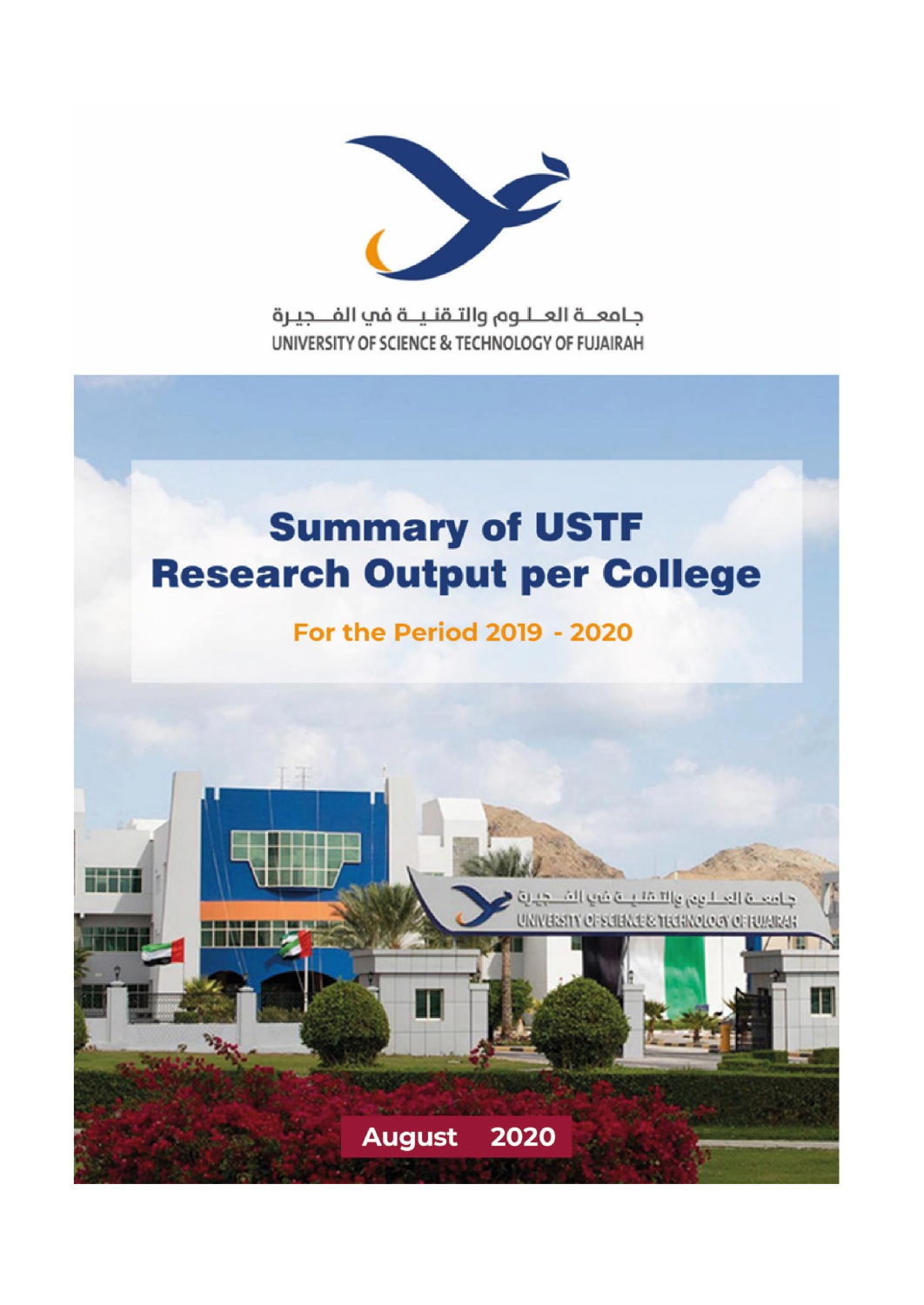

جامعــة العــلـوم والتـقنـيــة في الفــجيـرة UNIVERSITY OF SCIENCE & TECHNOLOGY OF FUJAIRAH

# **University of Science and Technology of Fujairah (USTF) Research Per College for Academic Year 2019-2020**

# **I. Published Scientific Work**

## **A. Published Books**

#### **College of Law**

- .1 **المحمد، خلف محمد. ولي، محمد، الميسر في أصول الفقه االسالمي**. 2020– **دار النهضة العلمية دبي**- **اإلمارات العربية المتحدة**. **يناير** 2020**م**.
- .2 **المحمد، خلف محمد. ولي، محمد،كتاب الميسر في فقهالمواريث والوصايا والوقف في الفقهاإلسالمي وما عليه العمل في القانون اإلماراتي** 2019. – **دار النهضة العلمية** – **دبي**- **اإلمارات العربية المتحدة** . **سبتمبر** 2019**م**.

#### **College of Pharmacy and Health Sciences**

3. **Al-Worafi, Y. M.** (Ed.). (2020). Drug Safety in Developing Countries: Achievements and Challenges. Academic Press, imprint of Elsevier. eBook ISBN**:** 9780128204122. [https://www.elsevier.com/books/drug-safety-in-developing-countries/al-worafi/978-0-](https://www.elsevier.com/books/drug-safety-in-developing-countries/al-worafi/978-0-12-819837-7) [12-819837-7](https://www.elsevier.com/books/drug-safety-in-developing-countries/al-worafi/978-0-12-819837-7)

## **B. Published Book Chapters**

### **College Engineering and Information Technology**

1. Wade, S., & **Salahat, M.** (2019). Strategies for Facilitating Learning in Multinational Groups Studying Information Systems Design. In Transnational Higher Education in Computing Courses (pp. 173-184). Springer, Cham. https://link.springer.com/chapter/10.1007/978-3-030-28251-6\_12

**University of Science and Technology of Fujairah** |I **Page 2 of 16 I|**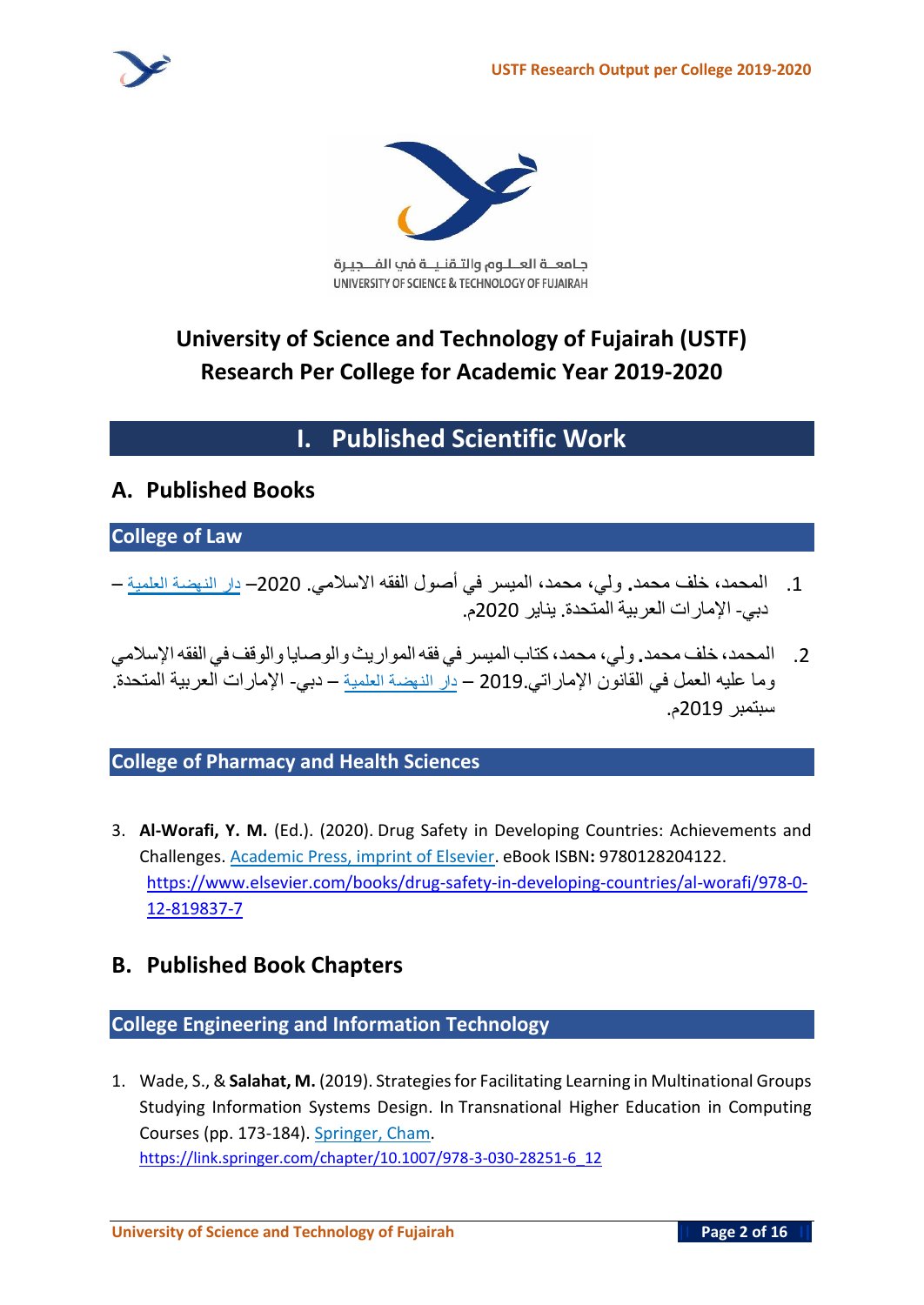

#### **College of Pharmacy and Health Sciences**

- 2. **Al-Worafi, Y. M**. (2020). Application of Blockchain Technology in Hospital Information System. CRC Press, ISBN 9780367903053Published December 2020. https://www.routledge.com/Mathematical-Modeling-and-Soft-Computing-in-Epidemiology/Mishra-Agarwal-Atangana/p/book/9780367903053
- 3. Thanikachalam, P. V**., Ramamurthy, S.,** Kumar, A., Gupta, M., & Bansal, G. (2020). Protective role of epigallocatechin gallate, a dietary antioxidant against oxidative stress in various diseases. In Pathology 1st Edition, Oxidative Stress and Dietary Antioxidants (pp. 213-223). Academic Press. eBook ISBN: 9780128159736 <https://www.elsevier.com/books/pathology/preedy/978-0-12-815972-9>

## **C. Published Journal Articles**

#### **College of Business Administration**

- 1. **Ahmed, A. Z. E., & Sisodia**, G. (2020). Firms Practice and Innovation Management: Case of Fujairah Emirate, United Arab Emirates. International Journal of Economics and Financial Issues, 10(2), 72-80.
- 2. **Ahmed, A. Z. E.** (2020). Environmental Management Best-Practice & Strategies within the Institutional Context: The Case of United Arab Emirates. Journal of Environmental Treatment Techniques, *8*(1), 382-389.
- 3. **Sisodia, G. S., Ibanez,** A., & Venugopalan, M. (2019). The economic uncertainty via coups on Fijian economic growth: modelling the effect over varying sample sizes and periods. International Journal of Economic Policy in Emerging Economies, 12(6), 578-605.
- 4. Raut, U. R., Pawar, P. A., Brito, P. Q., & **Sisodia, G. S.** (2019). Mediating model of brand equity and its application. Spanish Journal of Marketing-ESIC. https://www.emerald.com/insight/content/doi/10.1108/SJME-04-2019-0021/full/html
- 5. Madhavan, V., Venugopalan, M., & **Sisodia, G. S.** (2019). Social influence on career choice decisions of business school graduates in India-an exploratory analysis. International Journal of Management Concepts and Philosophy, 12(4), 463-485.
- 6. **Sisodia, G. S.,** Awad, E., Alkhoja, H., & Sergi, B. S. (2020). Strategic business risk evaluation for sustainable energy investment and stakeholder engagement: A proposal for energy policy development in the Middle East through Khalifa funding and land subsidies. Business strategy and the environment, 29(6), 2789-2802. <https://onlinelibrary.wiley.com/doi/full/10.1002/bse.2543>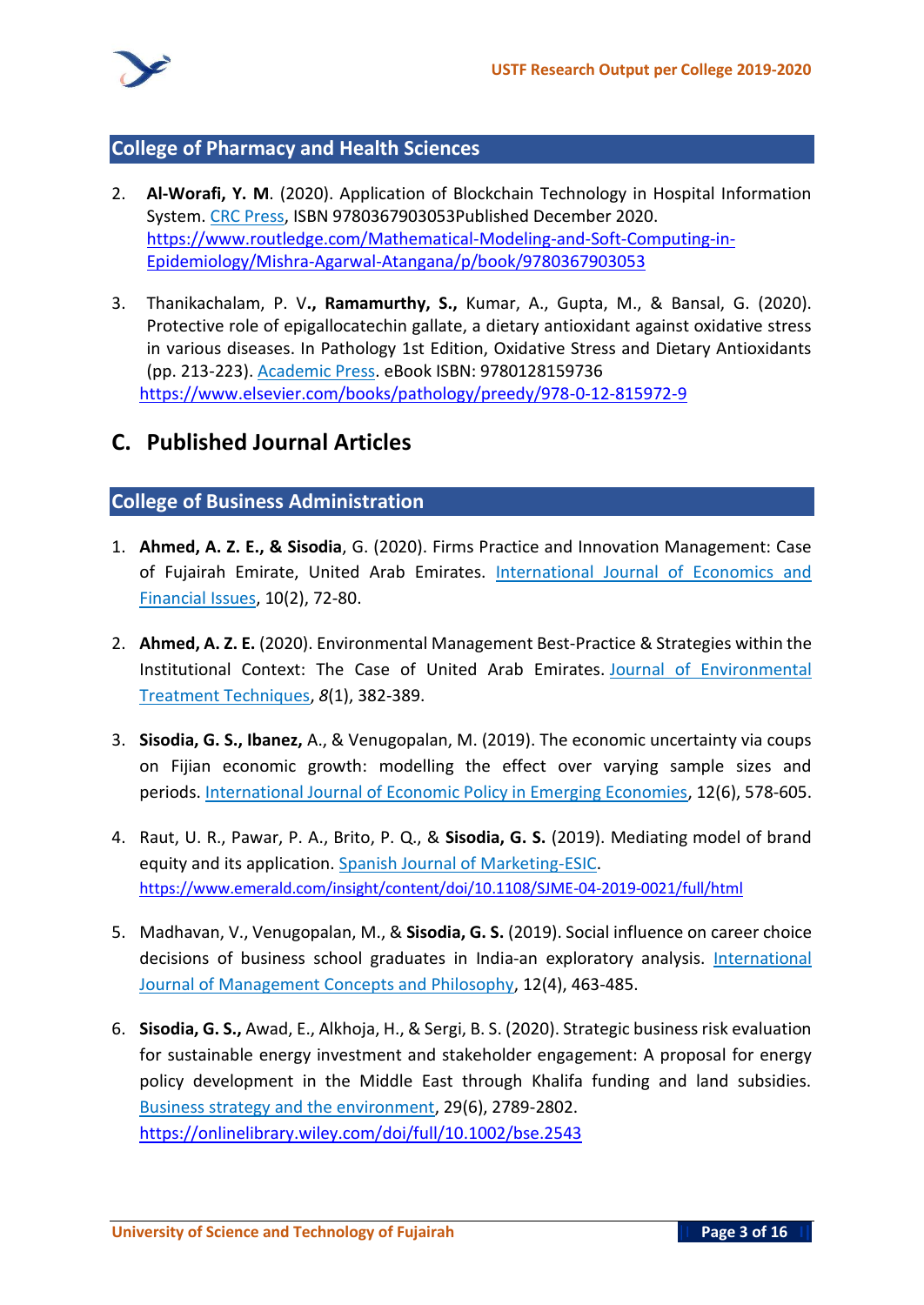

- 7. **Ergieg, S. M., & Warreth, A**. (2019). An analysis of dental treatments rendered by undergraduates at Ajman university to patients from Fujairah, UAE. IP Annals of Prosthodontics and Restorative Dentistry, Sep 2019, 5(3), 72-75. <https://www.ipinnovative.com/journals/APRD/article-details/9866/volume/254/issue/767>
- 8. **Ergieg, S., Varma, S. R., Thomas, S.**, Fanas, S. A., & **Mathew, A.** (2019). Prevalence of Enamel Fluorosis in Libyan Children-A Cross Sectional Study. Advances in Dentistry & Oral Health, Oct 2019, 11(3), 117-120. <https://ideas.repec.org/a/adp/ojadoh/v11y2019i3p117-120.html>
- 9. **Varma, S. R., Thomas, S., Al Radaideh, A., Ergieg, S.,** Fayez, E., & Malik, L. (2019). The impact of background music in reducing stress during preclinical dental laboratories. Journal of International Society of Preventive & Community Dentistry, 9(1), 77. [The impact of background music in reducing stress during preclinical dental laboratories Varma](https://www.jispcd.org/article.asp?issn=2231-0762;year=2019;volume=9;issue=1;spage=77;epage=82;aulast=Varma;type=0)  [SR, Thomas S, Al Radaideh A, Ergieg S, Fayez E, Malik L -](https://www.jispcd.org/article.asp?issn=2231-0762;year=2019;volume=9;issue=1;spage=77;epage=82;aulast=Varma;type=0) J Int Soc Prevent Communit Dent [\(jispcd.org\)](https://www.jispcd.org/article.asp?issn=2231-0762;year=2019;volume=9;issue=1;spage=77;epage=82;aulast=Varma;type=0)
- 10. **Abuhijleh, E,** Al Taki, A., & Rahhal3, A. (2019). The Cephalometric Norms of Various Ethnicities and their Significance. ACTA SCIENTIFIC DENTAL SCIENCES (ISSN: 2581- 4893), Volume: 3, Issue: 8, August 2019. <https://actascientific.com/ASDS/pdf/ASDS-03-0587.pdf>
- 11. **Warreth, A., Abuhijleh, E.,** Almaghribi, M. A., Mahwal, G., & Ashawish, A. (2020). Tooth surface loss: A review of literature. The Saudi dental journal, 32(2), 53-60. [Tooth surface loss: A review of literature -](https://www.sciencedirect.com/science/article/pii/S1013905219306571) ScienceDirect
- 12. **Abuhijleh, E., Warreth, A.**, Qawadi, M., Abdulrida, E., **Radaideh, A.,** Al Taki, A., ... & **Varma, S.** (2019). Mandibular Gonial Angle Measurement as a Predictor of Gender-A Digital Panoramic Study. The Open Dentistry Journal, 13(1). Sep 2019. <https://opendentistryjournal.com/VOLUME/13/PAGE/399/ABSTRACT/>
- 13. Al Taki, A., **& Abuhijleh, E.** (2020). Effect of Canine Dimensions on Smile Aesthetics among General Dentists, Dental Students and Laypersons. The Open Dentistry Journal, April 2020, 14(1).

<https://opendentistryjournal.com/VOLUME/14/PAGE/275/>

14. **Varma, S. R.,** Thomas, B., Ramesh, A., Kumari, S., Al Saadi, M., Abdullah, Z., & Mahmood, R. A. (2019). Estimation of Sialic Acid and IL10 Levels in Stage 1 and 2 Periodontitis Patients. International journal of dentistry, 2019.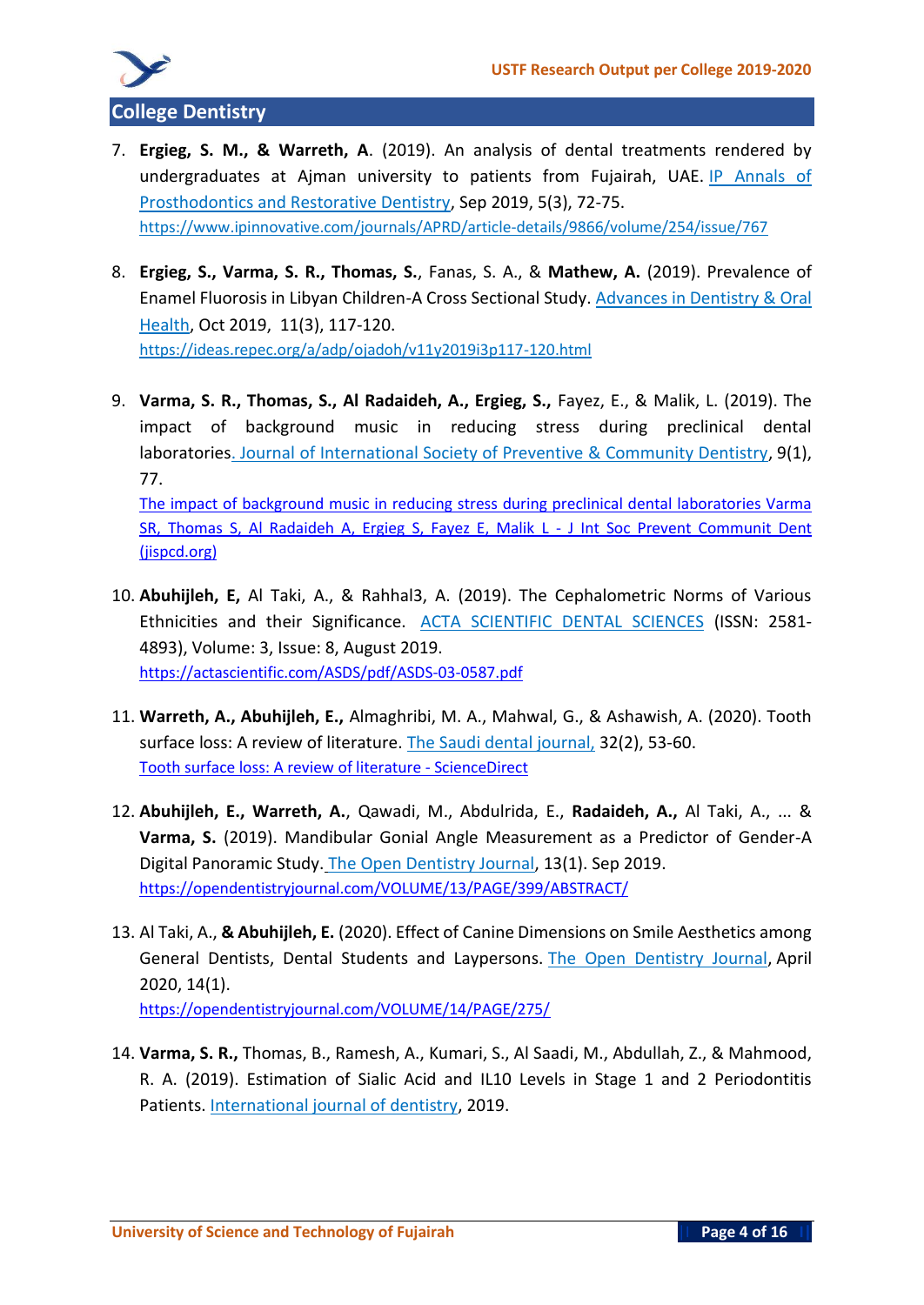- 15. **Varma, S.** R., AlShayeb, M., Narayanan, J., **Abuhijleh, E., Hadi, A**., Jaber, M., & Fanas, S. A. (2020). Applications of lasers in refractory periodontitis: A narrative review. Journal of International Society of Preventive & Community Dentistry. Aug 2020, 10(4), 384. [http://www.jispcd.org/article.asp?issn=2231-](http://www.jispcd.org/article.asp?issn=2231-0762;year=2020;volume=10;issue=4;spage=384;epage=393;aulast=Varma) [0762;year=2020;volume=10;issue=4;spage=384;epage=393;aulast=Varma](http://www.jispcd.org/article.asp?issn=2231-0762;year=2020;volume=10;issue=4;spage=384;epage=393;aulast=Varma)
- 16. **Thomas, S. & Al Radaideh, A**. (2019). Study on Lip Prints-To Estimate the Reliability as a Personal Identification Method. World Journal of Dentistry. Jun 2019, 10(3), <https://www.wjoud.com/doi/WJOUD/pdf/10.5005/jp-journals-10015-1629>
- 17. **Ergieg, S., Varma, S. R., Thomas, S.,** Fanas, S. A., & **Mathew, A.** (2019). Prevalence of Enamel Fluorosis in Libyan Children-A Cross Sectional Study. Advances in Dentistry & Oral Health, Oct 2019, 11(3), 117-120. <https://juniperpublishers.com/adoh/pdf/ADOH.MS.ID.555814.pdf>
- 18. Al-Shekhli, A. A. R., & **Al Aubi, I.** (2020). Compressive Strength Evaluation of Giomer and Compomer Storage in Different Media. Journal of International Dental & Medical Research, 13(1).
- 19. Al-Shekhli, A. A. R., & **Al Aubi, I.** (2020). Beverages Immersion Effect on Compomer and Giomer Microhardness. Journal of International Dental & Medical Research, 13(1). 2020, Vol. 13 Issue 1, p67-72. 6p. 2.
- 20. Begum, M. Ali, R. **Mathew, A.** et al (2020). CBCT- A Boon for Implant Dentistry. Saudi Journal of Oral and Dental Research, Oct 2019; 4(10): 691-699 https://www.researchgate.net/publication/336651498 Saudi Journal of Oral and De ntal Research Abbreviated Key Title Saudi J Oral Dent Res ISSN
- 21. **Warreth, A.,** & Elkareimi, Y. (2020). All-ceramic restorations: a review of literature. The Saudi Dental Journal. [Volume 32, Issue 8,](https://www.sciencedirect.com/science/journal/10139052/32/8) December 2020, Pages 365-372. <https://www.sciencedirect.com/science/article/pii/S1013905220300110?via%3Dihub>
- 22. Fuoad, S. A. A., Kusairy, F. M., Al-Sayed, W. S., **Prabhu, M. N.,** & Adtani, P. N. (2019). Erythema Multiforme Versus Herpes Simplex Virus, What is the Diagnosis? A Review and a Case Report. Biomedical and Pharmacology Journal, ISSN: 09746242, 12(04), 2123-2132. https://biomedpharmajournal.org/vol12no4/erythema-multiforme-versus-herpes-simplex-viruswhat-is-the-diagnosis-a-review-and-a-case-report/
- 23. **Natarajan, P. M.,** Al Bayati, S. A. A. F., & Surdilovic, D. (2020). Transmission of Actinobacillus Actinomycetemcomitans & Porphyromonas Gingivalis in Periodontal Diseases. Indian Journal of Public Health Research & Development, EXECUTIVE EDITOR, 11(01), 777. [IJPHRD January\\_2020.pdf](http://www.ijphrd.com/scripts/IJPHRD%20January_2020.pdf) .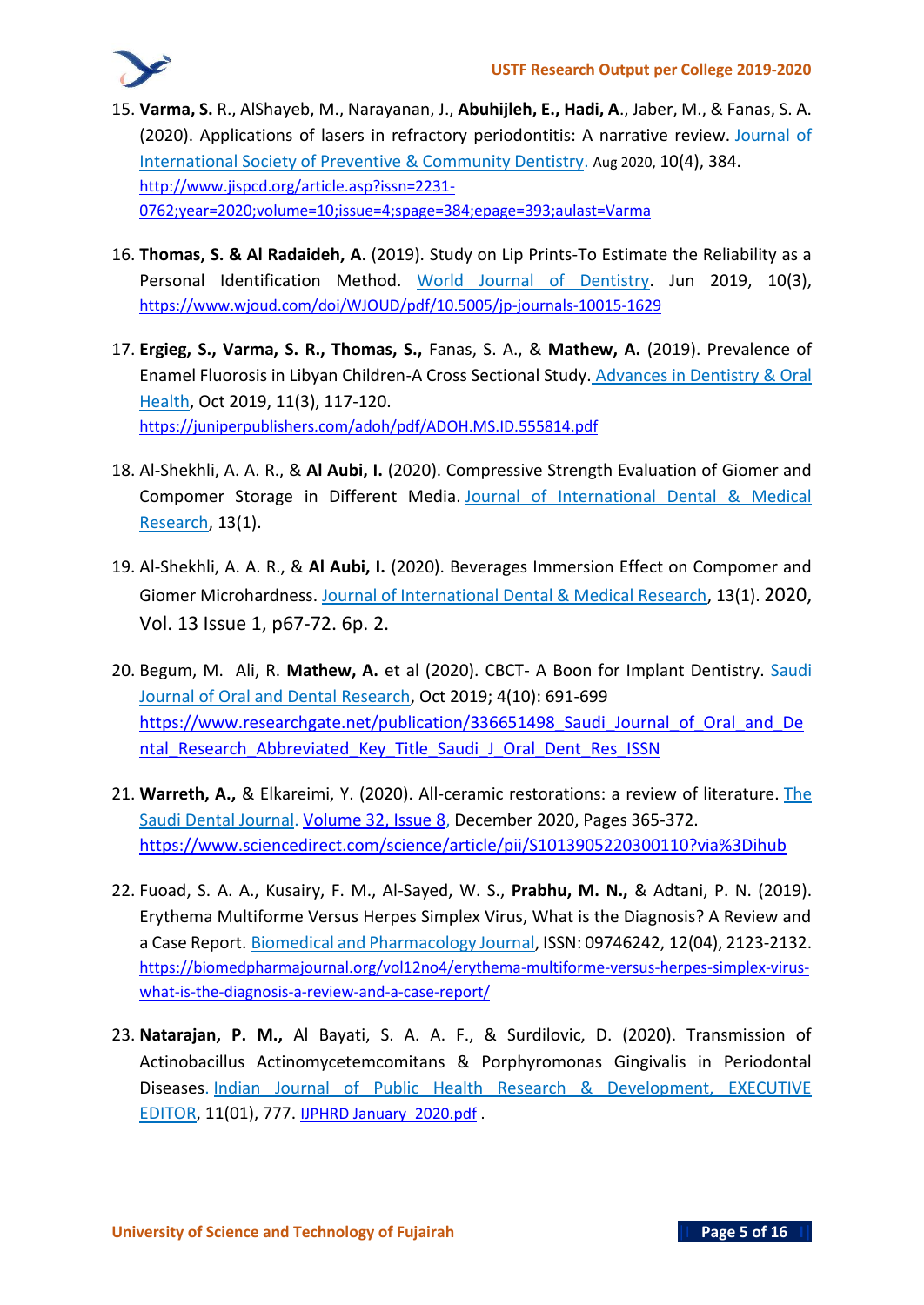24. Sayi, D. S., Kumar, V., Jijitha, P., Sachithanandam, V., **& Narayanan, J. K**. (2020). Isolation and molecular identification of pesticide (fipronil) degrading bacteria from mangrove soil. Research Journal of Chemistry and Environment, E-ISSN: 2278 – 4527, Vol. 24 (4) April (2020).

[https://www.researchgate.net/profile/K\\_Vinod\\_Kumar2/publication](https://www.researchgate.net/profile/K_Vinod_Kumar2/publication/340417259_Isolation_and_molecular_identification_of_pesticide_fipronil_degrading_bacteria_from_mangrove_soil/links/5f2e994a299bf13404ae2683/Isolation-and-molecular-identification-of-pesticide-fipronil-degrading-bacteria-from-mangrove-soil.pdf)

- 25. Alkhabuli, J. O. S., Essa, E. Z., Al-Zuhair, A. M., **& Jaber, A. A.** (2019). Oral Health status and treatment needs for children with special needs: A cross-sectional study. Pesquisa Brasileira em Odontopediatria e Clínica Integrada, ISSN 1983-4632, vol. 19. <https://doi.org/10.4034/pboci.2019.191.127>
- 26. Varma SR, Jaber M, Fanas SA, Desai V, Al Razouk AM, Nasser S. Effect of Hyaluronic Acid in Modifying Tensile Strength of Nonabsorbable Suture Materials: An In Vitro Study. J Int Soc Prev Community Dent. 2020 Feb 5;10(1):16-20. doi: 10.4103/jispcd.JISPCD 343 19. PMID: 32181217; PMCID: PMC7055341.
- 27. **Alsaegh, M.** A., & Albadrani, A. W. (2020). Pattern and Reasons for Permanent Tooth Extractions at Dental Clinics of the University of Science and Technology of Fujairah, UAE. The Open Dentistry Journal, 14(1). https://benthamopen.com/ABSTRACT/TODENTJ-14-143

#### **College Engineering and Information Technology**

- 28. **El-Nour**, A., **Tarique,** M., Foyez, D., Hassan, L., & Rashed, A. Location Aware Health Monitoring System For Emergency Cases. INTERNATIONAL JOURNAL OF SCIENTIFIC & TECHNOLOGY RESEARCH, VOLUME 8, ISSUE 12, DECEMBER 2019. ISSN 2277-8616, [http://www.ijstr.org/final-print/dec2019/Location-Aware-Health-Monitoring-System-](http://www.ijstr.org/final-print/dec2019/Location-Aware-Health-Monitoring-System-For-Emergency-Cases.pdf)[For-Emergency-Cases.pdf](http://www.ijstr.org/final-print/dec2019/Location-Aware-Health-Monitoring-System-For-Emergency-Cases.pdf)
- 29. Islam, R., **Tarique, M.,** & Abdel-Raheem, E. (2020). A Survey on Signal Processing Based Pathological Voice Detection Techniques. IEEE Access, Volume: 8, ISSUE: 02 April 2020, **Electronic ISSN:** 2169-3536,<https://ieeexplore.ieee.org/document/9055386>.

#### **College of Humanities and Sciences**

- 30. **Abdelrahman, R. M., Khamis, S. E., & Rizk, Z. E.** (2019). Public attitude toward expanding the reuse of treated wastewater in the United Arab Emirates. Environment, Development and Sustainability, 1-22. <https://link.springer.com/article/10.1007/s10668-019-00551-w>
- 31. Alsawalqah, H., Hijazi, N., Eshtay, M., Faris, H., **Radaideh, A**. A., Aljarah, I., & Alshamaileh, Y. (2020). Software defect prediction using heterogeneous ensemble classification based on segmented patterns. Applied Sciences, 10(5), 1745.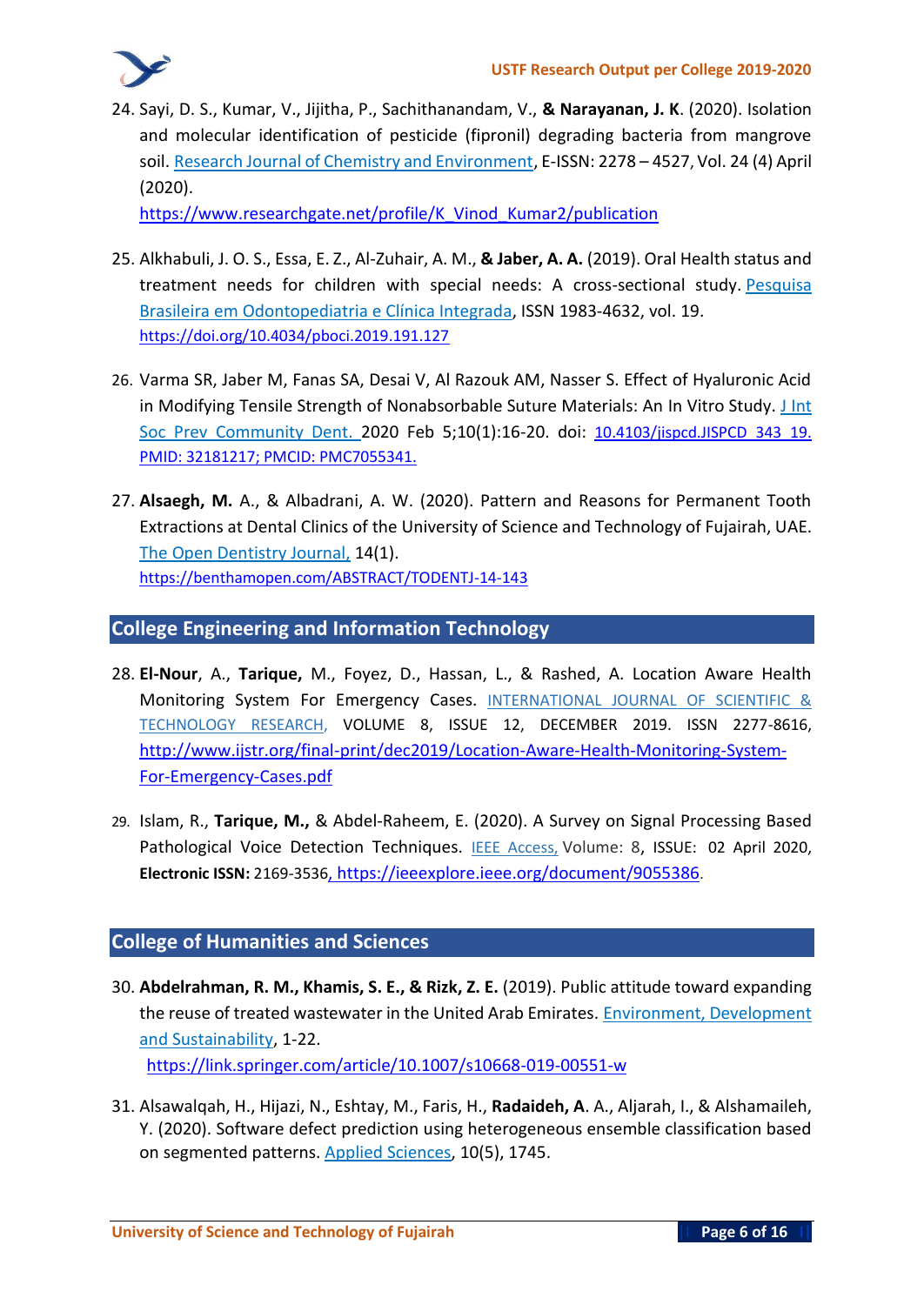- 32. **Abuhijleh, E., Warreth, A.**, Qawadi, M., Abdulrida, E., **Radaideh, A.,** Al Taki, A., ... & **Varma, S.** (2019). Mandibular Gonial Angle Measurement as a Predictor of Gender-A Digital Panoramic Study. The Open Dentistry Journal, 13(1). Sep 2019. <https://opendentistryjournal.com/VOLUME/13/PAGE/399/ABSTRACT/>
- 33. **Varma, S. R., Thomas, S., Al Radaideh, A., Ergieg, S.,** Fayez, E., & Malik, L. (2019). The impact of background music in reducing stress during preclinical dental laboratories. Journal of International Society of Preventive & Community Dentistry, 9(1), 77.
- 34. **Thomas, S. & Al Radaideh, A**. (2019). Study on Lip Prints-To Estimate the Reliability as a Personal Identification Method. World Journal of Dentistry. Jun 2019, 10(3), <https://www.wjoud.com/doi/WJOUD/pdf/10.5005/jp-journals-10015-1629>
- 35. **Rashwan, O. A.** Simulink as Multidisciplinary approach in Teaching Engineering Mathematics. International Journal of Scientific & Engineering Research (IJSER). Volume 10, Issue 8, August-2019 501, ISSN 2229-5518. <https://www.ijser.org/onlineResearchPaperViewer.aspx>

.36**أسماء، مصطفى أحمد، ،**2020 **برنامج مقترح من منظور الممارسة العامة للخدمة االجتماعية لتنمية مشاركة طالبات الجامعة في العمل التطوعي، المجلة العلمية للخدمة االجتماعية دراسات وبحوث تطبيقية، جامعة أسيوط، العدد الحادي عشر.** 2356-9794ISSN**، يونيو** 2020**م**.

- .37**عبد الرحمن، السيد محمد، ،**2020 **مصادر ومؤشرات السعادة بين المجتمعات** : **رؤية سوسيولوجية** . **مجلة أماراباك، المجلد ،**11 **العدد ،**36 **مارس** 2020**م**.
- .38**الكبيسي، عبد الحميد جاسم، ،**2019 **عطف البيان وأحواله**. **المجلة العلمية لكلية اآلداب جامعة أسيوط، العدد** : **،**70 **أبريل** 2019 **م**.
- .39**الكبيسي، عبد الحميد جاسم، ،**2019 **المصدر الميمي، بناؤه وأحواله**. **مجلة وادي النيل للدراسات والبحوث اإلنسانية واالجتماعية، جامعة القاهرة، فرع الخرطوم، العدد** : **،**21 **يناير** 2019 **م**.
- .40**المطالقة، فيصل إبراهيم، ،**2020 **تعاطي المخدرات من قبل األزواج األسباب واآلثار والحلول من منظور الزوجات في المجتمع األردني، مجلة دراسات انسانية واجتماعية، المجلد التاسع، العدد ،**36 **جامعة وهران** -**الجزائر، يونيو** 2020**م**.

## **College of Law**

.41**ربضي، عيسى غسان عبد هللا، ،**2020 **المسؤولية المدنية الناشئة عن االعتداء على بيانات البريد اإللكتروني، مجلة الشريعة والقانون - جامعة اإلمارات- االمارات العربية المتحدة**.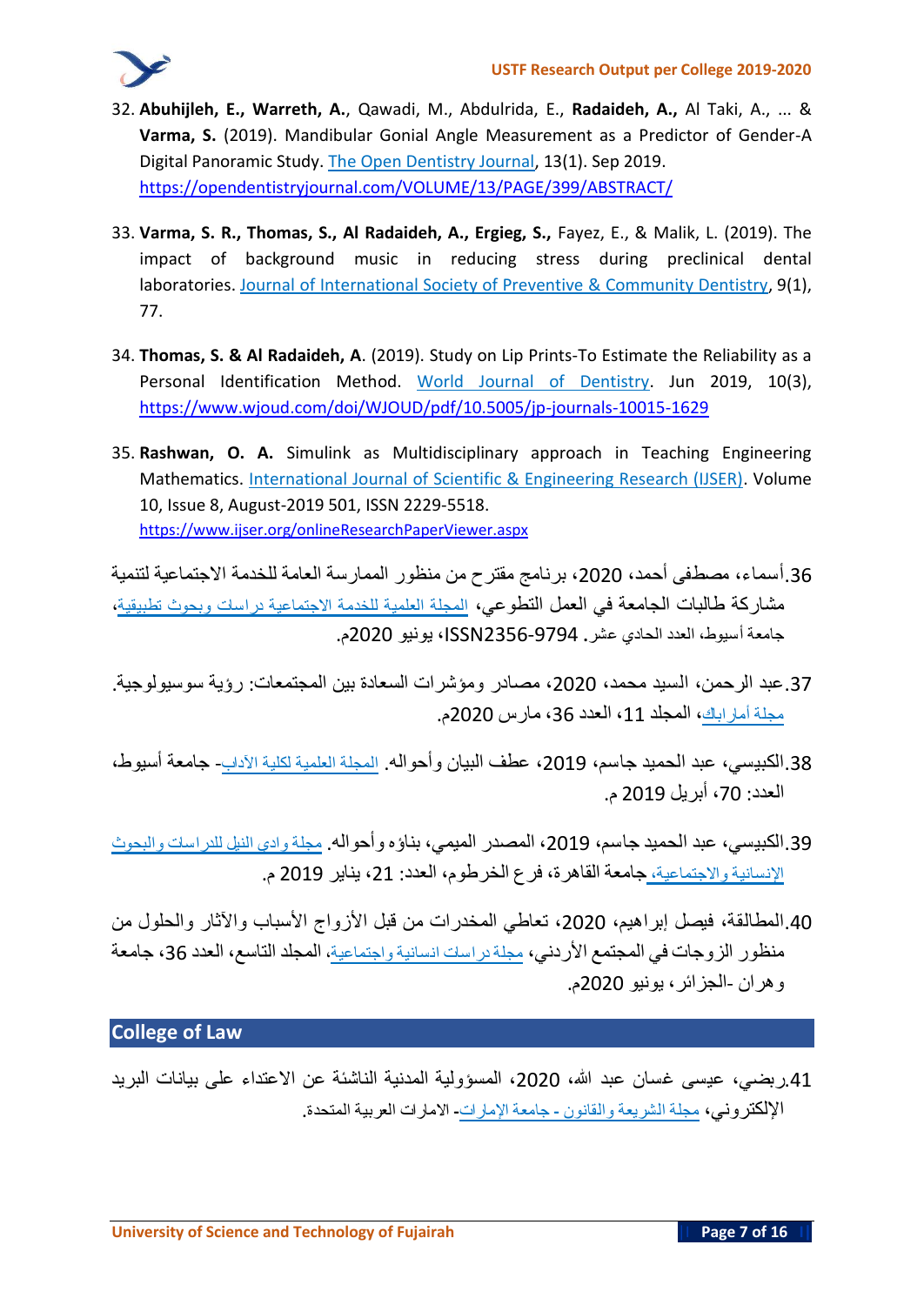.42**المحمد، خلف محمد، ،**2019 **مصارف الزكاة وتطبيقاتها المعاصرة ـ رؤية مقاصدية**. **مجلة مركز بحوث لندن، العدد ،**29 **المجلد الثاني** .

#### **College of Mass Communication**

- 43. **Masri, Y. A.,** 2020, Fake news on digital media platforms and their impact on public opinion. Revue algérienne de la communication, Volume -19, 2020-07-06, EISSN: 2676- 1793. Algeria.
- 44. Abdulla, E., 2018, The Intellectual's Resources in Making Culture. 1st Fujairah Cultural Forum organized by Fujairah Media & Culture Authority. Zaid Sports Complex, Fujairah, United Arab Emirates.

#### **College of Pharmacy and Health Sciences**

- 45. Bansal, G., Thanikachalam, P. V., Maurya, R. K., Chawla, P., & **Ramamurthy, S**. (2020). An overview on medicinal perspective of thiazolidine-2, 4-dione: A remarkable scaffold in the treatment of type 2 diabetes. Journal of advanced research, 23, 163-205. <https://doi.org/10.1016/j.jare.2020.01.008>
- 46. Mamat, N. H., Nadarajah, V. D., Er, H. M., Ramamurthy, S., & Pook, P. C. K. (2019). Student evaluation of the learning environment in an undergraduate pharmacy programme: lessons for educators. Medical teacher, 1-8. https://www.tandfonline.com/doi/abs/10.1080/0142159X.2019.1654089
- 47. **Abu-Al-Futuh,** I. M. (2020). Study on Pharmacognosy Curricula in UAE B. Pharm Programmes and Possible Implications. Pharmacognosy Journal, May 2020, 12(3).2020,12,3,478-484. <http://www.phcogj.com/article/1136>
- 48. ALI, A., KUMARAPPAN, C., KUMAR, V., **SRINIVASAN, R.,** & KRISHNARAJU, V. Understanding the genetic aspects of resistance to antidepressants treatment. European Review for Medical and Pharmacological Sciences. Aug 2020. <https://www.europeanreview.org/wp/wp-content/uploads/7784-7795.pdf>
- 49. Alkaabi, D. S**., Gasmelbari, M. E., & Abumukhaimar,** N. A. H. (2020). Antimicrobial activity of United Arab Emirates indigenous medicinal plants Prosopis cineraria, Prosopis juliflora and Acacia tortilis. Hamdan Medical Journal, 13(2), 110. [https://www.hamdanjournal.org/article.asp](https://www.hamdanjournal.org/article.asp?issn=2227-2437;year=2020;volume=13;issue=2;spage=110;epage=114;aulast=Alkaabi)
- 50. Ali, I., Burki, S., **El-Haj, B**. M., Parveen, S., Nadeem, H. Ş., Nadeem, S., & Shah, M. R. (2020). Synthesis and characterization of pyridine-based organic salts: Their antibacterial, antibiofilm and wound healing activities. Bioorganic Chemistry, 100, 103937. <https://www.sciencedirect.com/science/article/abs/pii/S0045206820301115>
- 51. Ali, I., Saifullah, S., **El‐Haj, B.** M., Ali, H. S., Yasmeen, S., Imran, M., ... & Shah, M. R. (2020). Synthesis and Characterization of Sulfanilamide‐Based Nonionic Surfactants and Evaluation of Their Nano‐Vesicular Drug Loading Application. Journal of Surfactants and Detergents, 23(5), 973-980.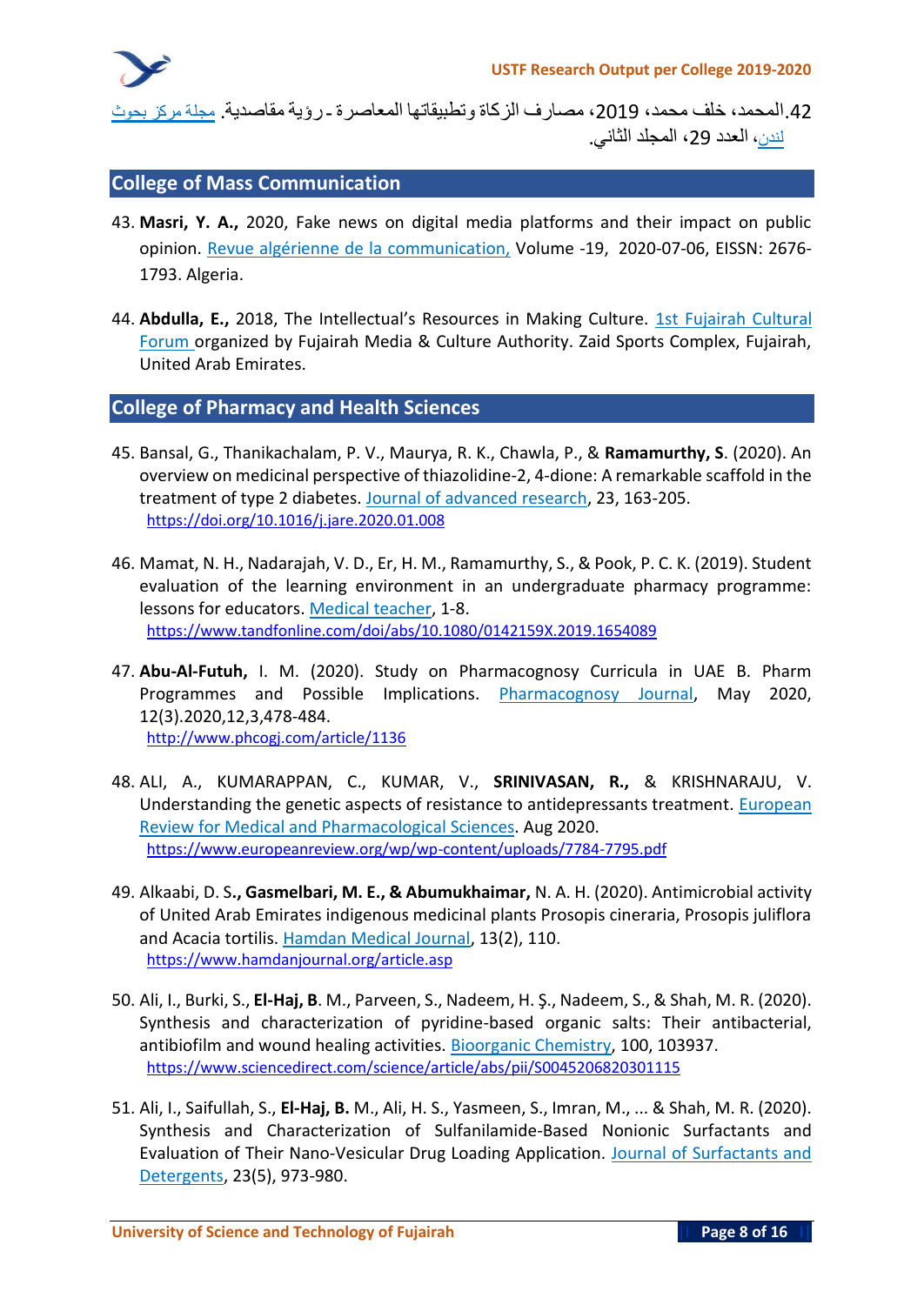<https://aocs.onlinelibrary.wiley.com/doi/abs/10.1002/jsde.12413>

- 52. **El-Haj, B. M.**, & Ahmed, S. (2020). Metabolic-hydroxy and carboxy functionalization of alkyl moieties in drug molecules: Prediction of structure influence and pharmacologic activity. Molecules, 25(8), 1937. <https://www.mdpi.com/1420-3049/25/8/1937>
- 53. Shah, M. R., Ali, I., Ali, H. S., **El-Haj, B. M.,** & Imran, M. (2020). U.S. Patent No. 10,751,285. Washington, DC: U.S. Patent and Trademark Office. https://patents.google.com/patent/US10751285B1/en
- 54. Ng, C. Z., Lean, Y. L., Yeoh, S. F., Lean, Q. Y., Lee, K. S., Suleiman, **AlWorafi, Y.,** A. K., ... & Ming, L. C. (2020). Cold chain time-and temperature-controlled transport of vaccines: a simulated experimental study. Clinical and experimental vaccine research, 9(1), 8-14. <https://synapse.koreamed.org/upload/SynapseData/PDFData/0209cevr/cevr-9-8.pdf>
- 55. Choudhry, F. R., Munawar, K., Kassab, **Y. W.**, Bakrin, F. S., **Al-Worafi, Y. M.**, & Khan, T. M. (2021). Public Perception About the Zika Virus in Working Professionals: A Qualitative Inquiry. International quarterly of community health education, 41(2), 199-207. <https://journals.sagepub.com/doi/abs/10.1177/0272684X20916621>
- 56. Mahmoud, M. A., Wajid, S., Naqvi, A. A., Samreen, S., Althagfan, S. S., & **Al-Worafi, Y.** (2020). Self-Medication with Antibiotics: a Cross-Sectional Community-Based Study. LATIN AMERICAN JOURNAL OF PHARMACY, 39(2), 348-353.
- 57. Begum, R., Choudhry, F. R., Khan, T. M., Bakrin, F. S**., Al-Worafi, Y. M.,** & Munawar, K. (2019). Mental health literacy in Pakistan: a narrative review. Mental Health Review Journal. ISSN: 1361-9322, December 2019. [https://www.emerald.com/insight/content/doi/10.1108](https://www.emerald.com/insight/content/doi/10.1108/MHRJ-08-2019-0026/full/html)
- 58. Alshahrani, S. M., Alavudeen, S. S., Alakhali, K. M., **Al-Worafi, Y. M.,** Bahamdan, A. K., & Vigneshwaran, E. (2019). Self-medication among king khalid university students, Saudi Arabia. Risk management and healthcare policy, 12, 243. <https://www.ncbi.nlm.nih.gov/pmc/articles/PMC6861838/>
- 59. Choudhry, F. R., Munawar, K., Akram, B., **Al-Worafi, Y. M.**, Bakrin, F. S., Tey, L. Y., ... & Kamal, A. (2019). Xylophagia: a meta-synthesis of the literature. Mental Health Review Journal. ISSN: 1361-9322, November 2019. <https://www.emerald.com/insight/content/doi/10.1108/MHRJ-01-2019-0005/full/html>
- 60. Alshahrani, S. M., Alakhali, K. M., **Al-Worafi, Y. M.,** & Alshahrani, N. Z. (2020). Awareness and use of over the counter analgesic medication: A survey in the Aseer region population, Saudi Arabia. Int. J. Adv. Appl. Sci."In press. [https://www.researchgate.net/profile/Sultan\\_Alshahrani2/pub](https://www.researchgate.net/profile/Sultan_Alshahrani2/publication/341448547_Awareness_and_use_of_over_the_counter_analgesic_medication_A_survey_in_the_Aseer_region_population_Saudi_Arabia/links/5ec1d4a9458515626cb0a1f9/Awareness-and-use-of-over-the-counter-analgesic-medication-A-survey-in-the-Aseer-region-population-Saudi-Arabia.pdf)
- 61. Alshahrani, S. M., Alzahran, M., Alakhali, K., Vigneshwaran, **Al-Worafi, Y. M.,** E., Iqbal, M. J., Khan, N. A., ... & Alavudeen, S. S. (2020). Association between Diabetes Consequences and Quality of Life among Patients with Diabetes Mellitus in the Aseer Province of Saudi Arabia. Open Access Macedonian Journal of Medical Sciences, 8(E), 325-330. <https://id-press.eu/mjms/article/view/4107>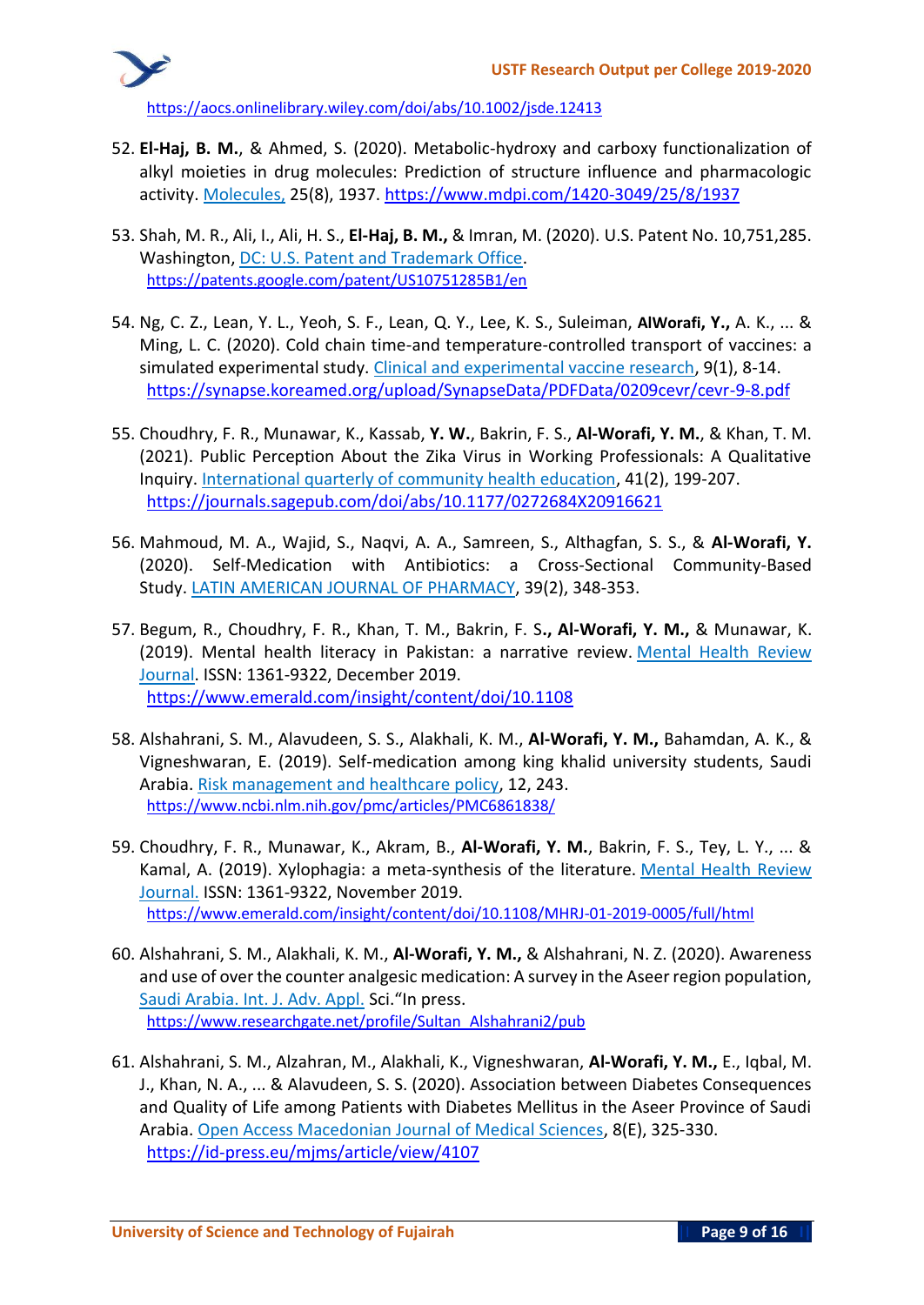

- 62. Kumaran, H., Long, C. S., Bakrin, F. S., Tan, C. S., Goh, K. W., **Al-Worafi, Y. M**., ... & Ming, L. C. (2020). Online pharmacies: desirable characteristics and regulations. Drugs & Therapy Perspectives, 36(6), 243-245. <https://link.springer.com/article/10.1007/s40267-020-00727-9>
- 63. **Al-Worafi, Y. M.,** Lee, K. S., & Goh, H. P. Mobile Health Apps on COVID-19 Launched in the Early Days of the Pandemic: Content Analysis and Review. JMIR Mhealth Uhealth (2020), vol. 8, Iss. 9, e19796. <https://mhealth.jmir.org/2020/9/e19796/PDF>
- 64. Othman, G., Ali, F., Ibrahim, M. I. M., **Al-Worafi, Y. M.,** Ansari, M., & Halboup, A. M. (2020). Assessment of Anti-Diabetic Medications Adherence among Diabetic Patients in Sana'a City, Yemen: A Cross Sectional Study. Journal of Pharmaceutical Research International, Sep. 2020, 114-122. <https://journaljpri.com/index.php/JPRI/article/view/30761>
- 65. **Al-Worafi, Y. M.,** Alseragi, **W. M., Alakhali**, K. M., Ming, L. C., Othman, G., Halboup, A. M., ... & Elkalmi12, R. M. (2020). Knowledge, Beliefs and Factors Affecting the Use of Generic Medicines among Patients in Ibb, Yemen: A Mixed-method Study. Journal of Pharmacy Practice and Community Medicine, Vol. 6, Issue 4, Oct-2020, ISSN: 2455-3255. [https://www.researchgate.net/profile/Wajid\\_Ali9/publication](https://www.researchgate.net/profile/Wajid_Ali9/publication/348501112_Knowledge_Beliefs_and_Factors_Affecting_the_use_of_Generic_Medicines_among_Patients_in_Ibb_Yemen_A_Mixed-method_Study/links/6001803692851c13fe10e4b7/Knowledge-Beliefs-and-Factors-Affecting-the-use-of-Generic-Medicines-among-Patients-in-Ibb-Yemen-A-Mixed-method-Study.pdf)

## **D. Published Articles in Conference Proceedings**

#### **College of Architecture, Art and Design**

.1 **شريف، عال سما، ،**2019 **التجهيزات الماديةلبيئةالتعلم للمقررات الدراسيةالخاصةبالتصميم، المؤتمر الدولي الخامس- الفنون التشكيلية وخدمة المجتمع - جامعة جنوب الوادي**- **كلية الفنون الجميلة باألقصر، جمهورية مصر العربية** . **ابريل** 2019**م**.

### **College of Law**

.2 **المحمد، خلف محمد، ،**2020 **أثر حفظ النفس، المؤتمر الدولي التاسع- تداعيات كوفيد -19 مركز لندن للبحوث واإلستشارات، لندن**- **على المنصة االفتراضية**. **يوليو** 2020 **م**.

#### **College Engineering and Information Technology**

- 3. **Islam, R., & Tarique, M.** (2019, December). Classifier Based Early Detection of Pathological Voice. In 2019 IEEE International Symposium on Signal Processing and Information Technology (ISSPIT) (pp. 1-6). IEEE. Ajman, United Arab Emirates, United Arab Emirates. https://ieeexplore.ieee.org/abstract/document/9001836
- 4. Hasan, M., Balbahaith, Z., & **Tarique, M.** (2019, November). Detection of SQL injection attacks: A machine learning approach. In: 2019 International Conference on Electrical and Computing Technologies and Applications (ICECTA). IEEE, 2019. p. 1-6. Ras Al Khaimah, United Arab Emirates, United Arab Emirates.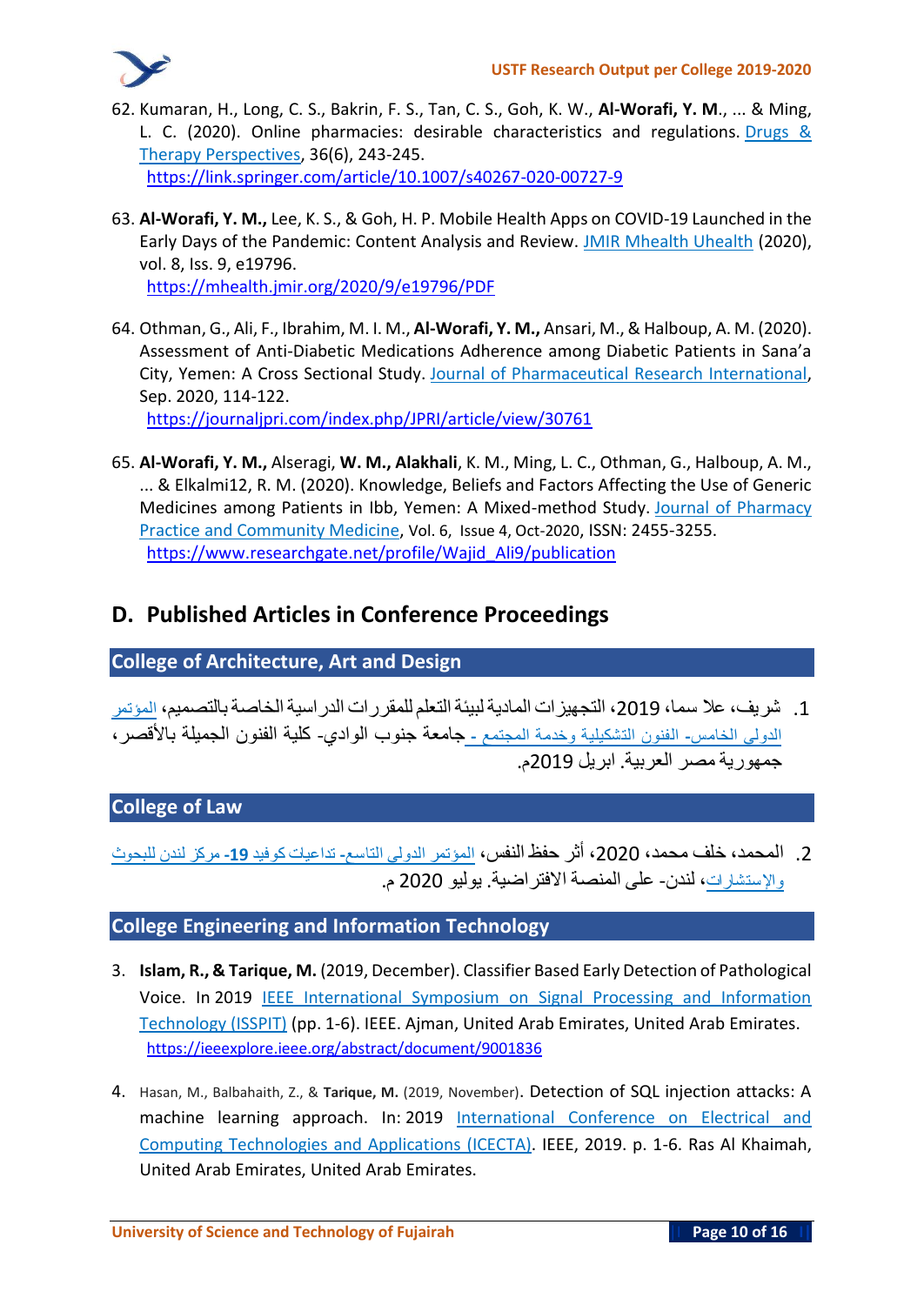

https://ieeexplore.ieee.org/abstract/document/8959617

5. Al Marri, A., Albloosh, F., Moussa, S., **& Elmessiry, H**. (2019, November). Study on The Impact of Artificial Intelligence on Government E-service in Dubai. In 2019 International Conference on Digitization (ICD) (pp. 153-159). IEEE. Sharjah, United Arab Emirates, United Arab Emirates. https://ieeexplore.ieee.org/abstract/document/9105866

6. Taleb, N., **Salahat, M**., & **Ali, L.** (2020, March). Impacts of Big-Data Technologies in Enhancing CRM Performance. In 2020 6th International Conference on Information Management (ICIM) (pp. 257-263). IEEE. London, United Kingdom.

https://ieeexplore.ieee.org/abstract/document/9081429

7. **Majid, Amir J**. "Shadowing and fading environmental effects on lifetime extension of ad hoc wireless networks." 2019 International Conference on Electrical and Computing Technologies and Applications (ICECTA). IEEE, 2019. Ras Al Khaimah, United Arab Emirates.

<https://ieeexplore.ieee.org/abstract/document/8959757>

8. **Majid, Amir J**. " Shadowing Effect on The Lifetime Extension of Ad Hoc Wireless Networks" 2019 WASET conference (London). Jan. 21-22, 2020. London, United Kingdom.

#### **College of Humanities and Sciences**

9. **Radaideh, A**, Al Tai. S. (2020). Gender, Academic Achievement and Academic Progress in relation to Happiness among UAE undergraduates. The ACBSP Region 8 Fall Conference 2019. ACBSP Conference program final.pdf (vsem.cz)

.10**البياتي، ياس خضير، ،**2019 **المؤتمر الدولي األول خطاب الكراهية وأثره في التعايش والسلمين اإلقليمي والدولي، جامعة صالح الدين، إقليم كردستان،** 28-26 **ديسمبر،** .2019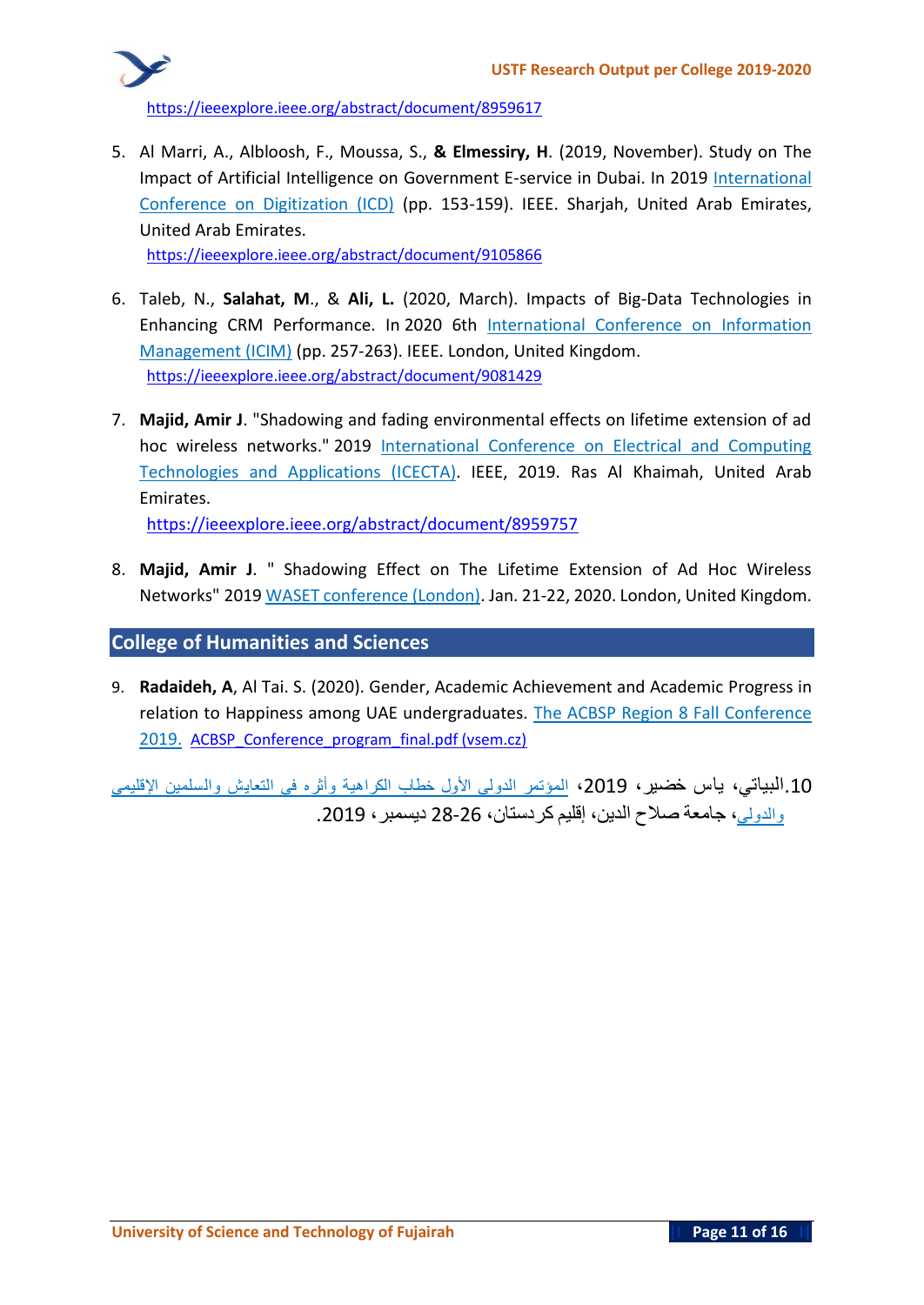

# **II. Scientific Work Accepted for Publication**

## **A. Books Accepted for Publication**

#### **College of Pharmacy and Health Sciences**

- 1. **Al-Worafi, Y. M.** (Ed.). (2020). Evidence Based Pharmacist Care. Academic Press, imprint of Elsevier.
- 2. **Al-Worafi, Y. M.** (Ed.). (2020). Patient Safety in Developing Countries: Education, practice and research. Taylor and Francis.

## **B. Book Chapters Accepted for Publication**

### **C. Journal Articles Accepted for Publication**

#### **College of Business Administration**

- 1. **Zain Elabdin, A., Elamin, A.** 2020, Exploring the Relationship between Perceived Organizational Justice, Perceived Supervisor Support (PSS) and Turnover Intention in the KSA Context. International Journal of Business and Economic Development.
- 2. **Sisodia, G. S., Ibanez, A.,** & Venugopalan, M. (2020). The inconsistent effect of foreign exchange earnings on economic development of Fiji: the long run relationship through vector error correction modelling. International Journal of Economic Policy in Emerging Economies, 12(6), 578-605.
- 3. **Sisodia, G. S., Ibanez, A. (**2020). The Role of Culture on 2020 SARS-CoV-2 Country Deaths A Pandemic Management Based on Cultural Dimensions. GeoJournal.

#### **College Dentistry**

- 4. Al-Shekhli, A. A. R., & **Aubi, I. A. A.** (2020). The Effects of Polishing and Home Bleaching on Surface Roughness of Composites. Journal of International Dental & Medical Research, 13(3).
- 5. Al-Shekhli, A. A. R., & Al Aubi, I. (2020). Evaluation of Cyclic Fatigue Resistance of Different Rotary Endodontic File Systems. Journal of International Dental & Medical Research, 13(3).
- 6. Aesa Alzaroug Jaber , Alshame M.J.Alshame , Khaled Owidat Abdalla , Prabhu Manickam Natarajan. (2020). The Association between Teeth Loss and Oral Health Problems. *Indian*  Journal of Forensic Medicine & Toxicology, 15(1), 1892-1902.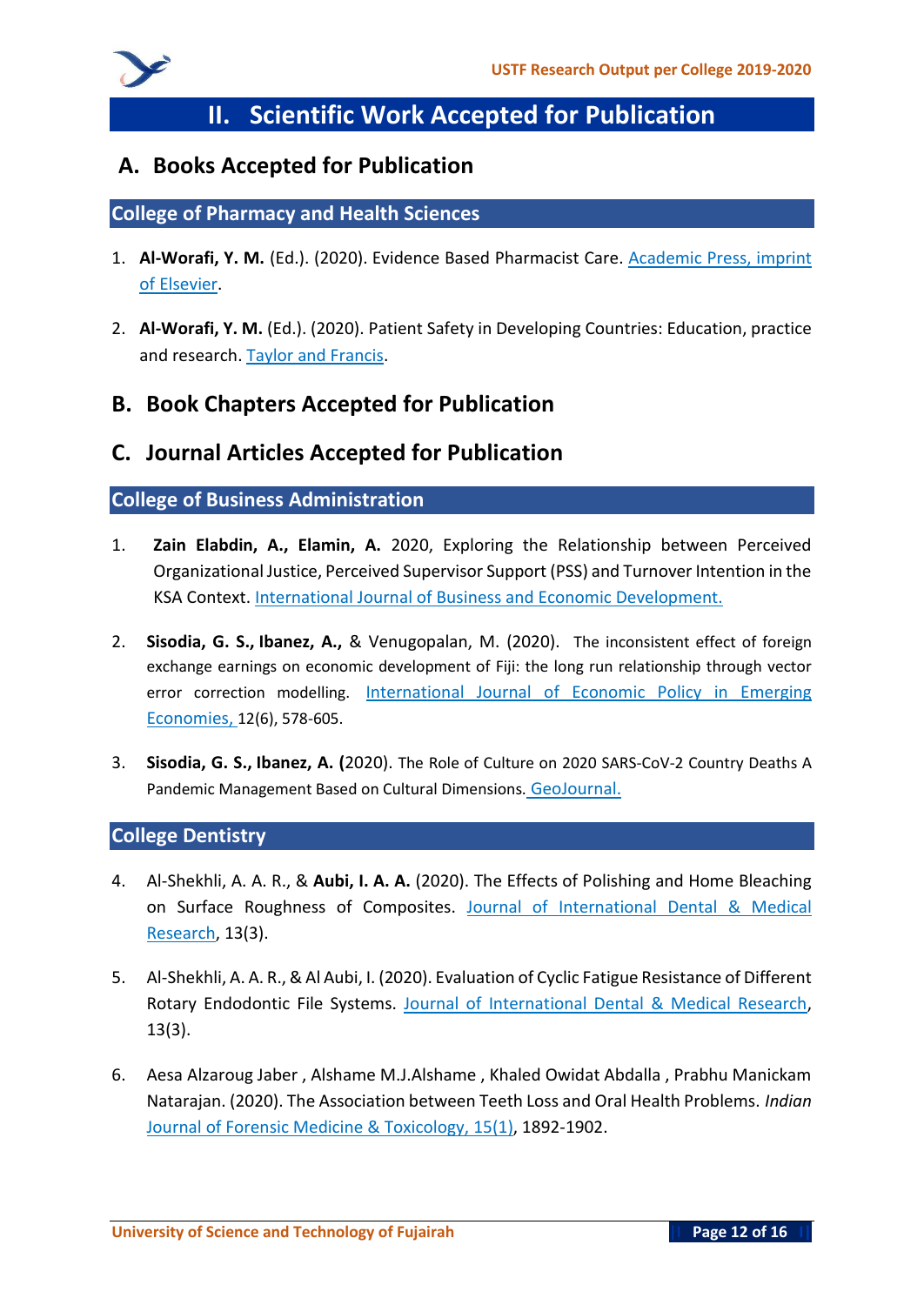

- 7. **Mathew, A.,** Sadiq, R. M., **Ergieg, S.,** al Shayeb, **M., Abuhijleh, E., Varma, S. R., & Thomas, S.** (2020). Pre–treatment implant CBCT Analysis of Anterior Mental Loop Length, Lingual Concavity and Inclination of Alveolar Ridge in the Mandible–A UAE Study. Indian Journal of Forensic Medicine & Toxicology.
- 8. Mahendra Patait, Vishakha Chaudhari, **Ashok Mathew,** Rajan Mangrolia, Mahesh Ahire. Cemento-ossifying fibroma: Case report. Int J Appl Dent Sci 2020.
- 9. **Thomas, S., Abuhijleh, E., Natarajan, P., Mathew, A., Ramamurthy, S.,** Forensic Odontology-A Review, Indian journal of forensic medicine and toxicology, 2020.
- 10. **Varma, S. R., Al Saegh, M. A., Elsubeihi, E. S., Mathew,** A., Mageet, A., Aleiss, A. E., ... & Chayeb, F. (2020). Clinical Findings and Management of a Rare Case of Multivariate Type of Dentinal Dysplasia: A Case Report. Journal of International Dental & Medical Research.

#### **College of Pharmacy and Health Sciences**

- 11. **Al-Worafi, Y. M.,** Knowledge, attitude and experience of pharmacist in the UAE towards pharmacovigilance, Research Journal of Pharmacy and Technology.
- 12. **Al-Worafi, Y. M.,** Knowledge, attitude, experience and barriers of physicians in the United Arab Emirates towards pharmacovigilance: A cross sectional study, Journal of Pharmaceutical Health Services Research.
- 13. **Al-Worafi, Y. M.,** Herbal Products Containing Aristolochic Acids: A Call to Revisit the Context of Safety., Journal of Herbal Medicine.
- 14. **Al-Worafi, Y. M.,** Challenges of Having a Child with Thalassemia: A Phenomenological Study., Social Science & Medicine Journal.
- 15. **Al-Worafi, Y. M.,** Quality of dispense herbal medicines in Yemen. Advances in Integrative Medicine.
- 16. **Al-Worafi, Y. M.,** Service learning and skill development of pharmacy students: A systematic review. Saudi Pharmaceutical Journal.
- 17. Parolia, A., Kumar, H., **Ramamurthy, S.,** Davamani, F., & Pau, A. (2020). Effectiveness of chitosan-propolis nanoparticle against Enterococcus faecalis biofilms in the root canal. BMC oral health, 20(1), 1-14.
- 18. Chitra, E., **Ramamurthy, S.,** Mohamed, S. M., & Nadarajah, V. D. (2020). Study of the impact of objective structured laboratory examination to evaluate students' practical competencies. Journal of Biological Education, 1-10.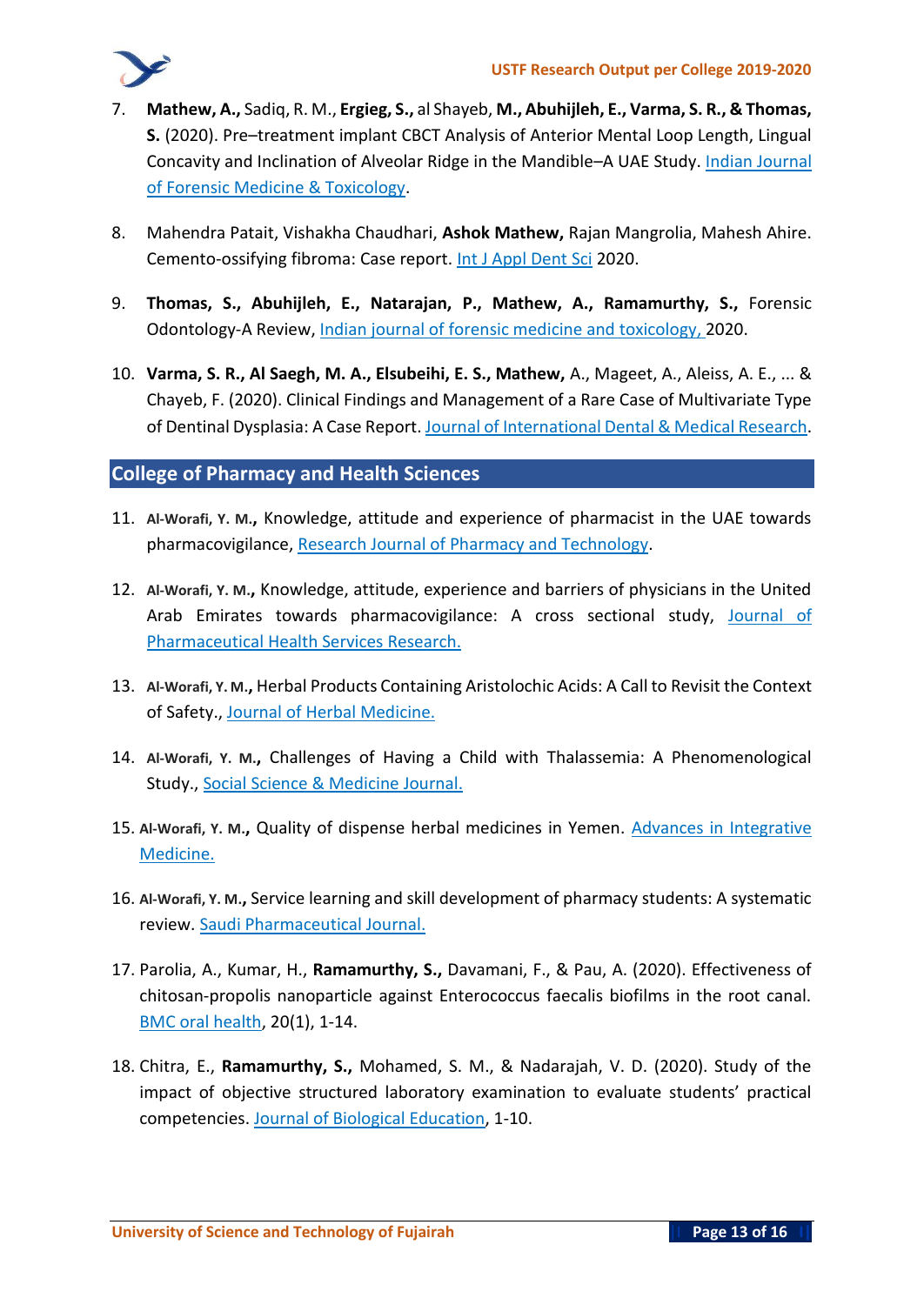- 19. Parolia, A., Kumar, H., **Ramamurthy, S.,** Madheswaran, T., Davamani, F., Pichika, M. R., ... & Pau, A. (2021). Effect of Propolis Nanoparticles against Enterococcus faecalis Biofilm in the Root Canal. Molecules, 26(3), 715.
- 20. Alakhali, K. M., Alshahrani, S. M., **Al-Worafi, Y. M.,** & Irawati, L. (2020). A Case Report of COVID-19 in Yemen: Detailed Clinical Observations. Journal of Pharmaceutical Research International, 1-5.
- 21. Hamdan, N. K. A., Lean, Q. Y., Neoh, C. F., **Al-Worafi, Y. M.,** Abdullah, A. H., Lim, S. M., Ramasamy, K., ... & Lua, P. L. (2020). Knowledge and Perception of Facial Candling for Allergic Rhinitis among University Staff and Students. Evidence-Based Complementary and Alternative Medicine, 2020.
- 22. **Yaser M. AlWorafi**, Sanah Hasan, Nageeb M. Hassan, Ahmed A. Gaili. Knowledge, Attitude and Experience of Pharmacist in the UAE towards Pharmacovigilance. Research J. Pharm. and Tech. 2021; 14(1):265-269. doi: 10.5958/0974-360X.2021.00047.0

#### **College Engineering and Information Technology**

- 23. Islam, R., **Tarique, M.,** Blind Source Separation of Fetal Ecg Using Fast Independent Component Analysis and Principle Component Analysis, International Journal of Scientific & Technology Research, October, 2020. ISSN 2277-8616.
- 24. **Ali, L., 2020,** The shift to online education paradigm due to COVID-19: A study of student's behavior in UAE universities environment. International Journal of Information and Education Technology (IJIET), July 2020, ISSN: 2010-3689.
- 25. **Ali, L., 2020,** Accessible Websites for Everyone- A case of UAE Universities Websites. International Journal of Information and Education Technology (IJIET), July 2020, ISSN: 2010-3689.
- 26. **Majid, Amir J**. 2019, Case studies of lifetime extension algorithm for ad hoc wireless networks" 2019 IJCNC Journal. Jan. 2019.
- 27. Nidal A. Al-Dmour, Hmoud Al-Dmour, **Liaqat Ali,** (2020), OFDM PERFORMANCE WITH TWO-RAY MULTIPATH FADING MODEL USING INET FRAMEWORK SIMULATION. International Journal of Advanced Trends in Computer Science and Engineering, Volume 9, No.5.
- 28. **Majid, A.** (2020). Reliability and failure rate evaluation of lifetime extension analysis of ad hoc and wireless sensor networks. Mathematical Modelling of Engineering Problems, Vol. 7, No. 3, pp. 411-420[. https://doi.org/10.18280/mmep.070311](https://doi.org/10.18280/mmep.070311)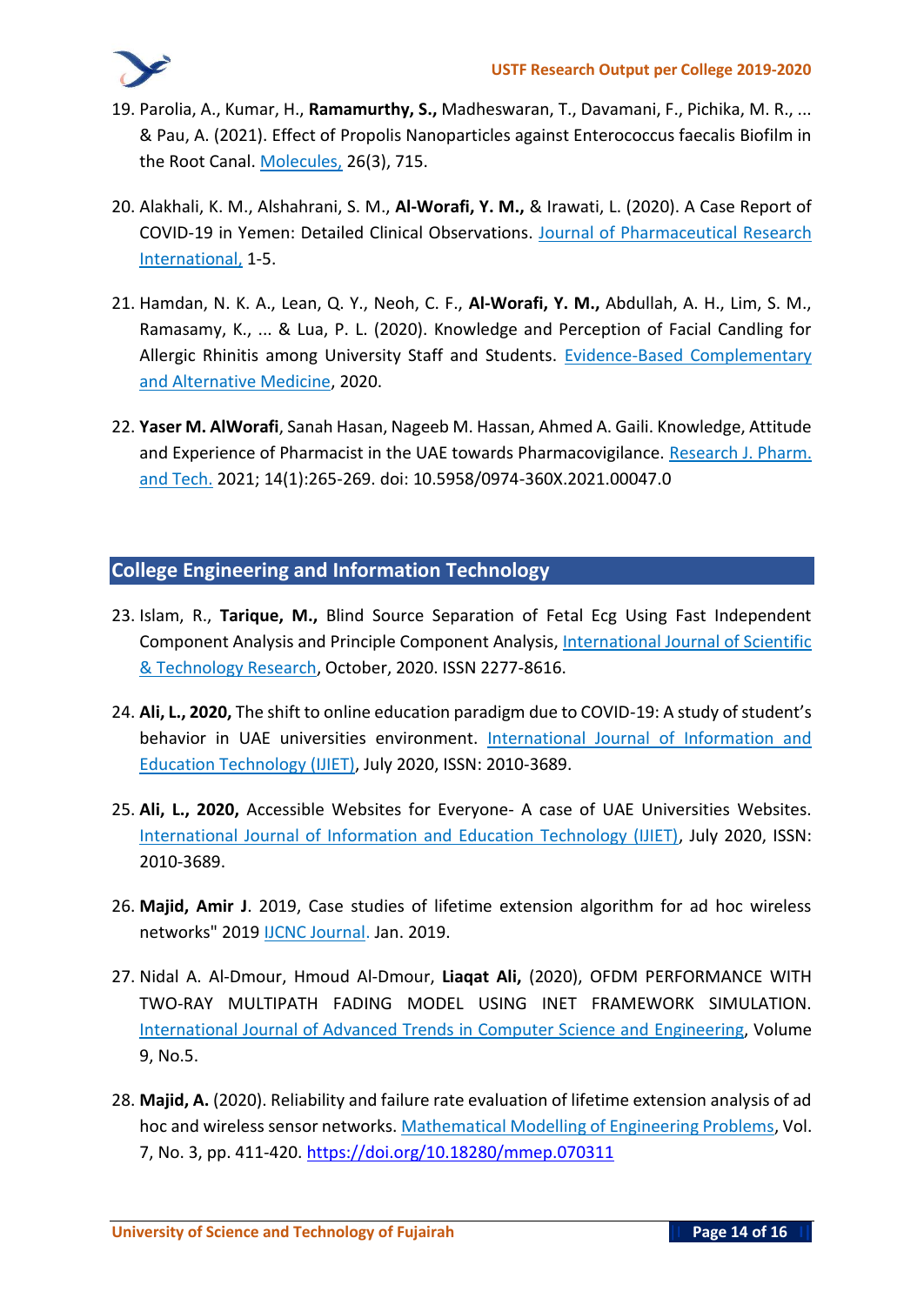

29. **Majid, A. J. (2020), SCENARIOS OF LIFETIME EXTENSION ALGORITHMS FOR WIRELESS AD HOC NETWORKS.** International Journal of Computer Networks & Communications (IJCNC) Vol.12, No.6,

#### **College of Law**

- .30**دهمش، أمين عبده محمد، ،**2020 **األمر الجزائي في القانون اإلماراتي دراسة تحليلية مقارنة، بحث مقبول النشــر في مجلة الشــريعة والقانون** - **جامعة اإلمارات بموجب مذكرة القبول بالنشــر بتاريخ** 21 **إبريل** 2020**م**.
- .31**دهمش، أمين عبده محمد، ،**2020 **محاكمة المتهم الغائب في القانون اليمني واإلماراتي والمصـري ، بحث مقبول النشر مجلة العلوم القانونية - جامعة عجمان** 2020**م**.
- .32**الخـالـدي، إينـاس خلف محمـد، ،**2019 **انفـاذ قرارات محكم الطوارئ في القـانون اإلمـاراتي مجلـة البحوث القانونية واالقتصادية** - **مجلة علمية محكمة** -**الجزائر** - **ديسمبر** 2019**م**.
- .33**الخـالـدي، إينـاس خلف محمـد، ،**2020 **المتطلبـات القـانونيـة للبنوك االســــالميـة الرقميـة**: **النموذج االماراتي، مجلة الشارقة للعلوم القانونية، اإلمارات العربية المتحدة، مارس** 2020**م**.
- .34**علي، محمد حســن عبد هللا، ،**2019 **النظام القانوني للمعالجة التقنية للبيانات الشــخصــية، مجلة األمن والقانون - أكاديمية شرطة دبي.**
- .35**علي، محمد حســن عبد هللا، ،**2020 **الحق في تقرير المصــير المعلوماتي، مجلة الشــريعة والقانون – جامعة اإلمارات،** 2020**م**.
- .36**المحمد، خلف محمد، ،**2019 **عقد الزواج وأثره على رضا المرأة دراسة فقهية**. **مجلة األمن والقانون – كلية العلوم الشرطية** – **دبي، االمارات العربية المتحدة**.

#### **College of Humanities and Sciences**

- 37. **Al-Matalka, F. I. M.** (2020). Attitudes of Jordanian Youths Toward Marriage and its Relationship with Some Variables. Abaad Review, University of Oran, Algeria.
- 38. Osman Ahmed, **Asma Ahmed**, **Elsayed Mohamed**, Nserelden Ali, Emad Eldin Omer. (2020). The Influence Of The Religiosity Map After 1989 On The Sufi Brotherhoods In Sudan. PalArch's Journal of Archaeology of Egypt / Egyptology, 17(9).
- .39**المطالقة، فيصل إبراهيم، ،**2020 **األسباب المؤدية إلى تعاطي المواد المخدرة في المجتمع من وجهة نظر طلبة جامعة العلوم والتقنية في الفجيرة، مجلة دراسات انسانية واجتماعية، جامعة وهران** -**الجزائر** .